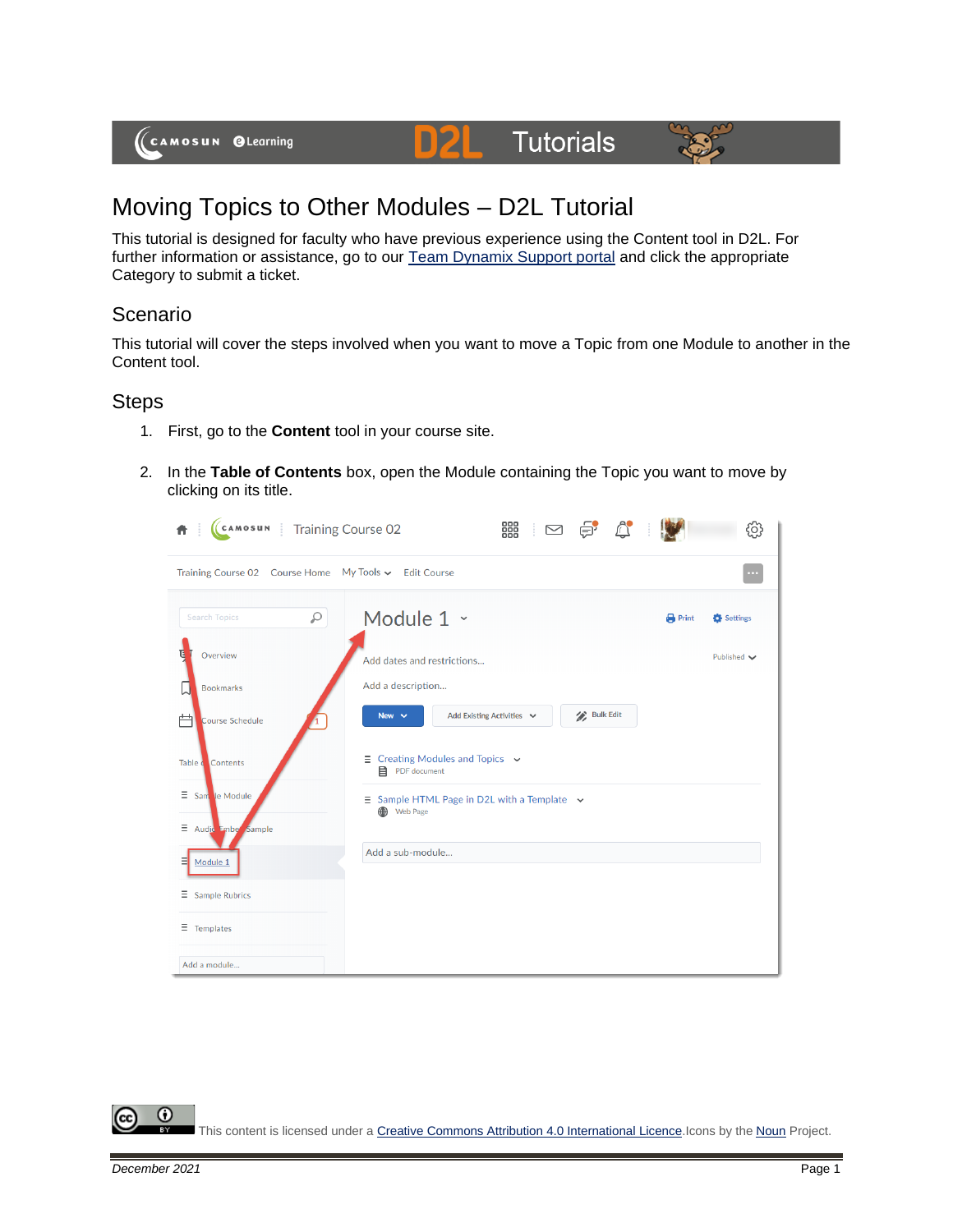3. Click on the down arrow next to the title of the Topic you want to move, and select **Move To**.



4. In the pop-up box that opens, select (by clicking the round button) the Module to which you wish to move the Topic, and click **Move**.



 $\odot$ This content is licensed under [a Creative Commons Attribution 4.0 International Licence.I](https://creativecommons.org/licenses/by/4.0/)cons by the [Noun](https://creativecommons.org/website-icons/) Project.